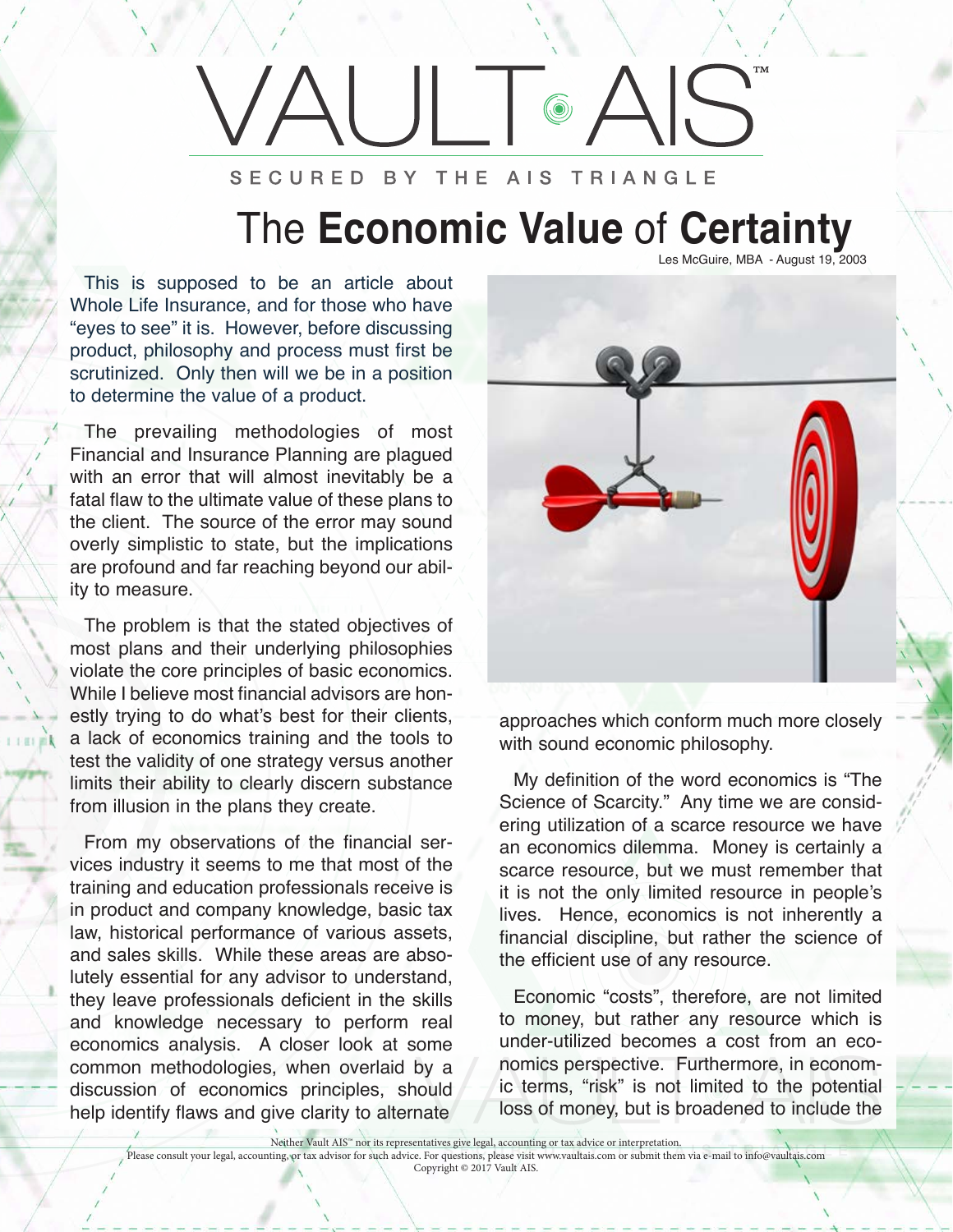possibility of under-utilization of any resource, including, but not limited to, lost money. We and each of our clients possess numerous non-financial resources that must also be considered. These include assets such as time, effort, focus and attention, hope, faith, love, integrity, desire to contribute and excel, and willingness to take risk. It is entirely possible (and actually quite common) for the disclosed "price" of a choice to be low, but for the economic "cost" to be extremely high.

So a true "cost-benefit analysis" must consider more factors than what readily meets the eye. In addition to the obvious (what is "seen" in economics jargon), we must also consider the consequences which are "unseen" but nevertheless real. Embezzlement could be an example of an economic loss that is real but unseen. These "seen" as well as "real but unseen" factors include both short- and longterm consequences, and both primary and secondary effects. They include the impact of a choice not just in one area but in all areas. If we understand and believe that the ultimate objective of any economic planning in which we participate is to help a person achieve what he or she really wants most in all areas of his/ her life, then we must be concerned with all scarce resources all the time.

This is admittedly a tall task, but anything less is obviously less than ideal. In fact, if we want to maximize our own income and potential as professionals, we need to understand economics as it applies to our own self interest. In a free-market economy, dollars follow value in the long run. So if you want a dollar that you currently do not possess, then obviously somebody else currently possesses that dollar. The only way that the person will part with the dollar is if he believes that the value you are providing is worth more than the dollar he is giving up. Hence, in order to achieve maximum profitability over time, you must learn to use your unique abilities to provide maximum value to others. If you do not have the skills, tools, or willingness to do that,

then you always will be vulnerable to losing your customer to someone else who has the ability and desire to help that person identify and achieve what he wants most in all areas of life, both short and long term. If you pay the price to provide this level of value to your clients, they will never leave you, and your only competition at that point will be a person's lack of concern for his own future.

With core economics philosophy in front of us, let's consider some common planning methods and test how they withstand economic scrutiny. The problem begins with the stated objective of most planning approaches. By their own admission, most plans are designed to meet the stated needs and financial goals of the client. While this sounds like a worthy objective at first glance, it is actually a serious violation of basic economic philosophy.

If comprehending both what is seen and unseen, now and into perpetuity, is difficult for us as professionals, what could possibly qualify the individual, who has come to us for help, to really know what his needs will be over time? Is it possible that what he says he needs and wants might not actually be what he would want or need if he could see the end from the beginning? For example, I could ask a person how important disability income planning is to him and he might say, "It's not important at all." Is it possible that the assumptions he holds and based his answer on, i.e. what he "sees", is not at all congruent with the reality he will face? If he ends up permanently disabled a month later, would he change his answer? If we take his answer at face value and design a strategy based on what he thought he wanted, would we really have helped him get what he wants most out of life?

In order to generate proposals, advisors typically need to "fix" a number of unknown variables in order for their software to calculate. The most common approach is to either ask the client what he thinks the variables will be (such as inflation, market performance, interest rates, tax laws, life expectancy, health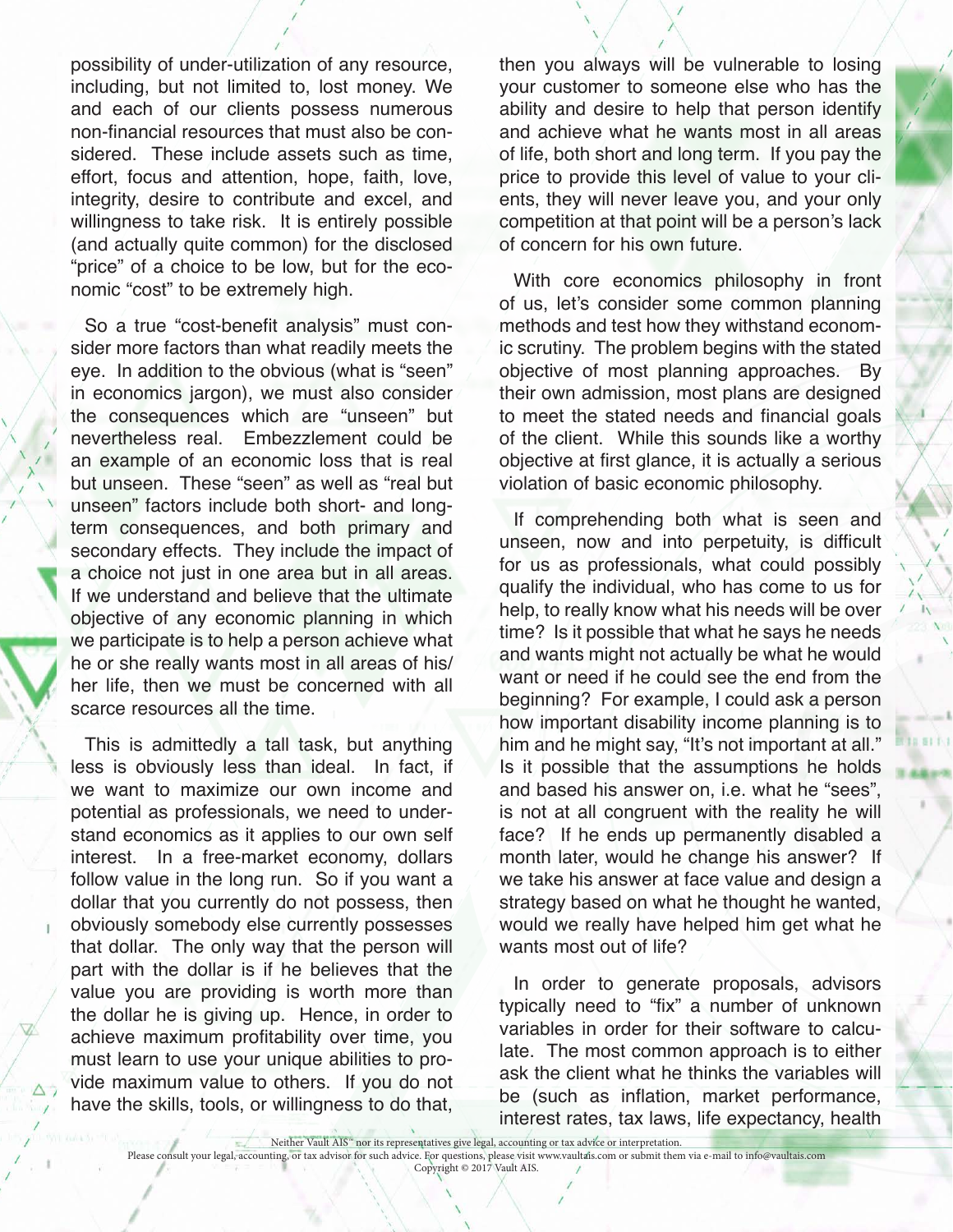status, future income needs, desired future value of estate, etc.) or to tell the client, based on our understanding of historical data, what values would be reasonable.

However, does what the client or the advisor "thinks" inflation will be have anything to do with what inflation actually will be? Does what we or our clients "think" about any of these variables have any influence whatsoever on the reality that will unfold? Obviously the answer is, "No, of course not." Therefore, is there much probability that the "answers" our software generates based on these inputs will be anything remotely close to what the client actually experiences throughout his or her lifetime? Probably not. Then why do we ask these questions? My experience is that we do what we are trained to do, and we are unaware of any better alternative. Upon completion of the plan, most honest advisors tell their clients something like the following, "The only thing we know for sure is that all of these numbers will be wrong. We will try our best to make adjustments each year in an annual review."

Even the more advanced techniques, such as Monte Carlo simulations, while certainly more sophisticated and comprehensive in their methodology, are still limited by the probabilities gleaned from historical data. If we had a guarantee that history would repeat itself in all areas of possibility, then we would be fine using such approaches. The problem is that we have no such guarantee.

By contrast, according to the "science of scarcity", our only stated objective should be to achieve maximum utilization on all available resources with the highest degree of certainty possible. The client's stated needs or goals are irrelevant when the objective is maximization. Most people, limited by preconceptions and misinformation, will shoot for far less than their maximum potential if asked to state their needs and goals.

For example, a client might tell me what his perceived life insurance needs are, but if he

knew he was going to die next week, his stated need would be irrelevant, he would want as much as he could get. And since he may in fact die next week, the only right amount for him to have would be the amount he would want if the event actually occurred; in other words, the maximum.

A person may tell me what he thinks his retirement income needs will be, but does he really know? No, he does not. How does he know what a dollar will even be worth in the future? How does he know how long he will live or what his health will be? What if he has cancer and a cure is discovered, but it costs 100 times more than the medical costs he had "planned" for? What new and exciting things will he want to do or own in the future that he has not even considered today? How can he know today how much money he will want to leave behind to charity or his heirs forty years from now? Is it possible that the same person may answer differently at age 90 than he did at age 40? Because of these and many other possibilities, the only right answer to the question, "How much money will you need at retirement?" is, "I don't know. As much as I can get."

Neither Vault AIS™ nor its representatives give legal, accounting or tax advice or interpretation. Please consult your legal, accounting, or tax advisor for such advice. For questions, please visit www.vaultais.com or submit them via e-mail to info@vaultais.com Copyright © 2017 Vault AIS.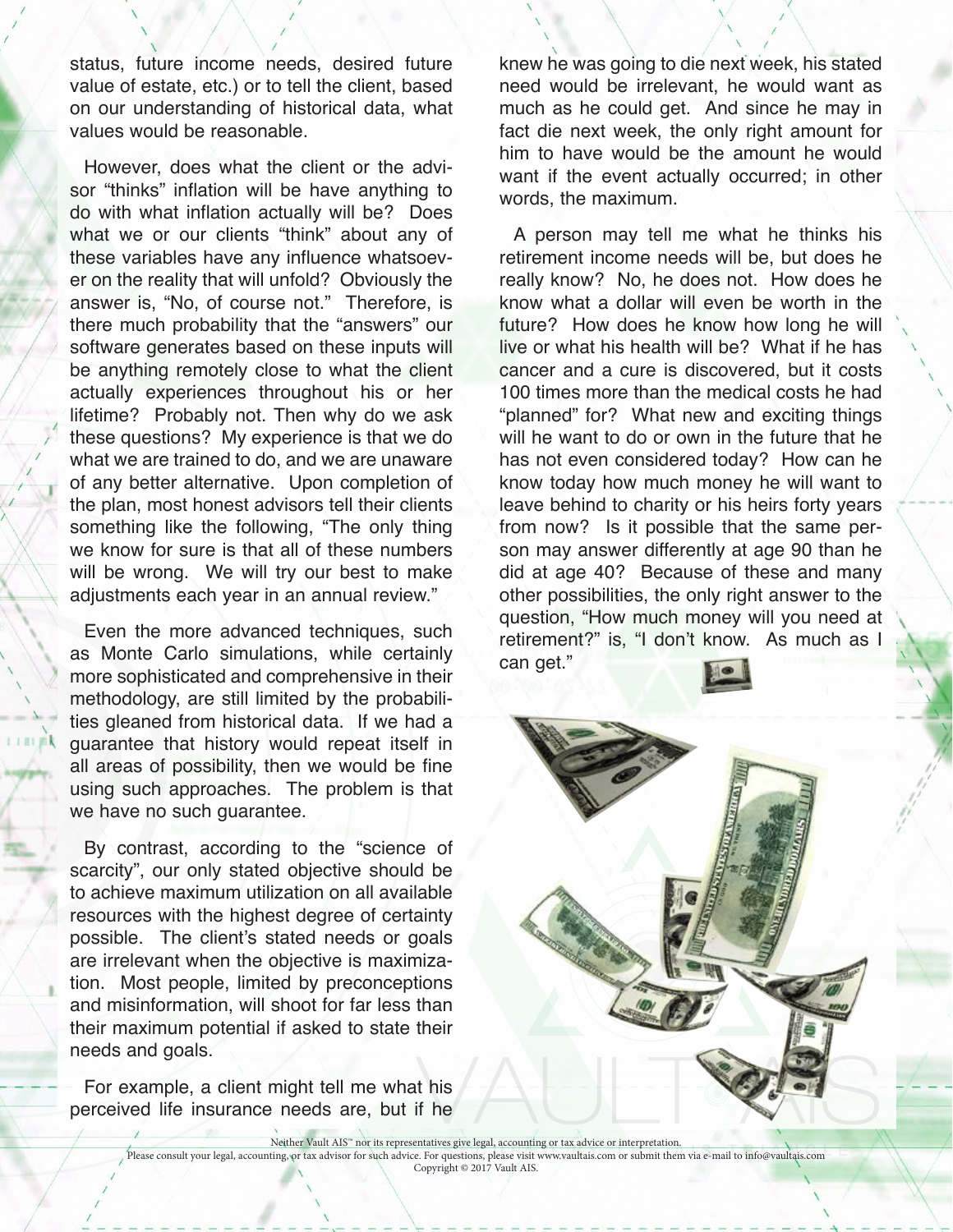What people really want, when their minds are opened to the possibility, is the maximum value in every area of their life with as much certainty as possible. Even those who are self-proclaimed "risk tolerant" are kidding themselves. We should assume that everyone has a risk tolerance of zero, meaning that if it was possible, they would want every economic choice they ever make to work perfectly. No one really wants to lose money, they just think that it is a prerequisite to making big money because that is what they have always been told. If they could make the same returns with no risk, everyone would want to. I am told that Warren Buffett, a somewhat successful investor himself, has three main rules of investing: Don't lose money, don't lose money, don't lose money.

So how do we discover strategies that will give people what they really want, short- and long-term maximization of all resources with minimal risk, with the highest degree of certainty? Process, not product, is the key.

The first step is to have the skills and take the time to help people discover what they really want most in life. Only when we understand their true desires and objectives can we begin to test the likelihood of various strategies getting them where they want to be. In determining what they want, separating methods from objectives is absolutely critical. For example, having a paid-off home is not an objective, it is



 a method that the client believes will give him what he wants. What he really wants is not a paid-off home, but the security and peace of mind it gives him, or the increased cash flow, or happiness based on a spiritual philosophy, etc. We must not allow people to believe that their preferred method is the objective in and of itself. It will inevitably lead to economic risk and loss every time.

Next, we must have the skills and tools to test the possible outcomes of any given choice or combination of choices over time. This is similar to the process employed by a master chess player. Rather than trying to predict the future moves of the opponent, even if significant historical data on that person's past performance is available, his objective is to make moves that leave him in the ideal position, both in terms of safety and opportunity, across the widest range of possible circumstances. The ability to effectively make such moves will be entirely based on his ability to think through all possible outcomes of a given choice, ideally all the way out to the end of the game. This ability is very rare, and extremely difficult to acquire, but it is what separates great players from good or average players.

Average players may understand perfectly each individual piece and what it can do, the relative value of the various pieces, and the rules of the game. But the game is won by effectively coordinating the various pieces over time based on the approach mentioned above, not by simply focusing on the most "powerful" pieces or some preconceived move. Sometimes, the queen can become much more powerful by simply moving a pawn. Master players do not focus on the inherent strength of individual pieces or products, but rather on the strategic coordination of all of the pieces. Master players also value protection at a premium, even above opportunity. They are patient because they know that if they can avoid losing their resources that eventually lucrative opportunities will arise.

Neither Vault AIS™ nor its representatives give legal, accounting or tax advice or interpretation. Please consult your legal, accounting, or tax advisor for such advice. For questions, please visit www.vaultais.com or submit them via e-mail to info@vaultais.com Copyright © 2017 Vault AIS.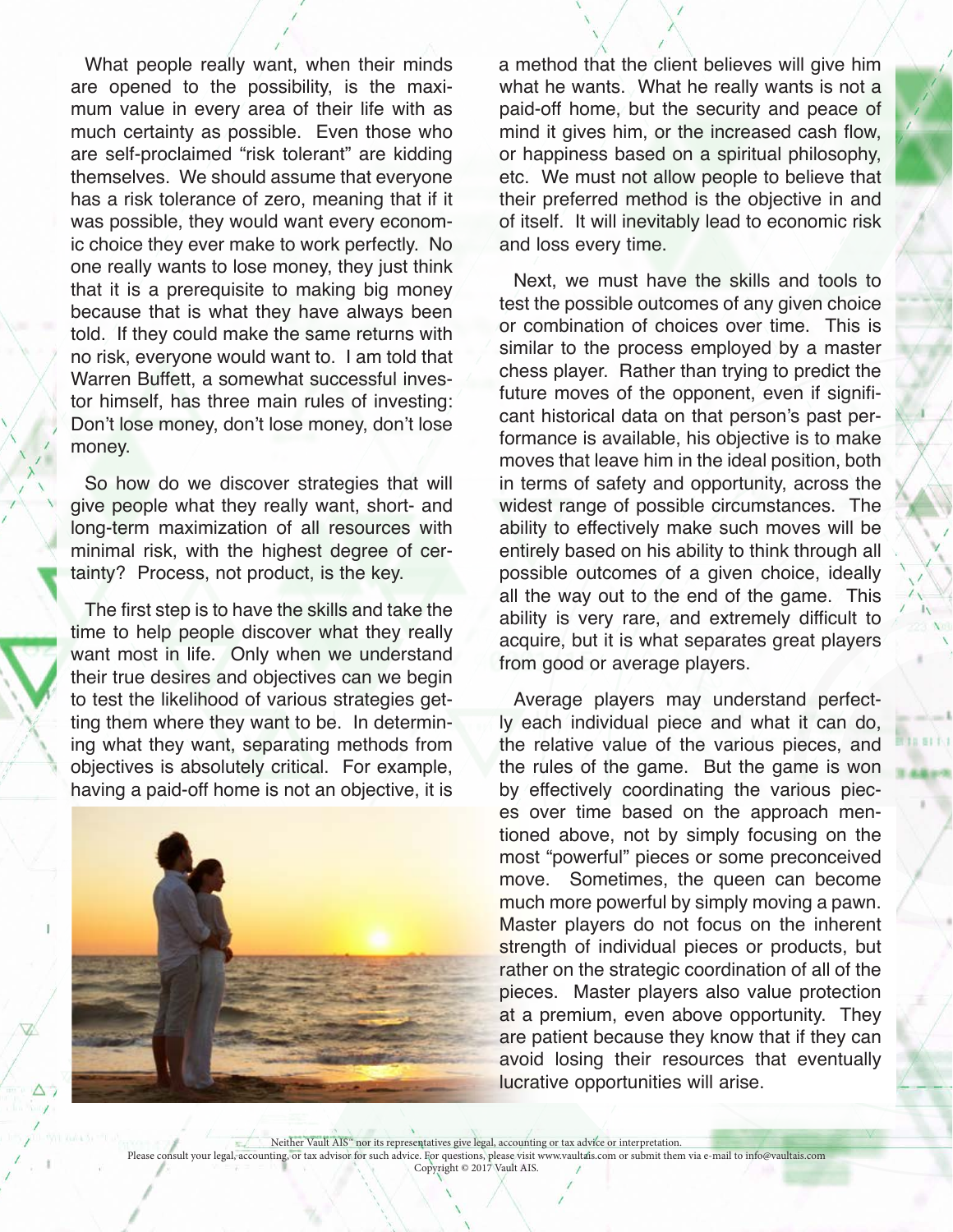Chess is a game about economics (utilization of scarce resources) and many of the same principles apply to both. So the best way to make economic choices is not to bet on the future based on results from the past, but to test the performance of every choice against the widest range of possibility, from absolute best case scenario to absolute worst, including the most probable scenario based on historical data. If we can identify strategies that out-perform all other alternatives across the widest range of possibility, then we still do not know how things will turn out (best case, worst case, or something in between), but we do know that our selected choices are superior to all others no matter what happens. In other words, we have maximized, or done the best we could do.

My experience is that the results of such an approach will out-perform the client's stated needs and goals significantly, and without much of the risk he thought he must take to even achieve his goals. Additionally, the best strategies for maximizing resource utilization also contain maximum loss prevention contingencies acquired at no net economic loss compared to the alternatives. So people end up with maximum protection built in whether they initially stated that objective or not. Because ultimately, people really do want protection benefits, they just have never been shown how to acquire them without a loss of wealth. An economics approach, rather than a traditional "planning" approach, will lead to these benefits and results nearly every time.

So what does this have to do with Whole Life Insurance? Everything. From an economics perspective, a guaranteed dollar is worth more than a projected or non-guaranteed dollar. What does the internal rate of return of Whole Life cash values have to do with maximizing economic potential? Very little. The guarantees built into the contract, starting with the death benefit but including cash value and premium guarantees as well, have macro-economic value that does not show up on an illus-

tration or ledger. There are so few "moving parts" inside a Whole Life Insurance contract that ownership of the contract provides a level of certainty that cannot be obtained in any other way. That certainty, in turn, allows people to make decisions external to life insurance, but with other resources, that they never would have made without Whole Life.

What people really want, when their minds are opened to the possibility, is the maximum value in every area of their life with as much certainty as possible.

This is analogous to driving down a 100 mile stretch of highway. If the road is dark, and all around is snow and ice, how aggressively do you drive down the road? The possibility of black ice or snow will limit your behavior. Now, in hindsight, once you have driven the road, you may realize that there was actually no snow or black ice and you could have driven faster safely. But did you actually drive fast or slow? The possibility of problems limited your actions, even though in hindsight it all may have worked out fine. Contrast that with the same 100 mile stretch of road in the daytime in the middle of summer with no traffic. Does the increased certainty allow you to change the way you drive, without fear? In the end, the road may have been identical in both scenarios, but your behavior varied greatly based on the degree of certainty you had before you made the drive.

Neither Vault AIS™ nor its representatives give legal, accounting or tax advice or interpretation. Please consult your legal, accounting, or tax advisor for such advice. For questions, please visit www.vaultais.com or submit them via e-mail to info@vaultais.com

Copyright © 2017 Vault AIS.